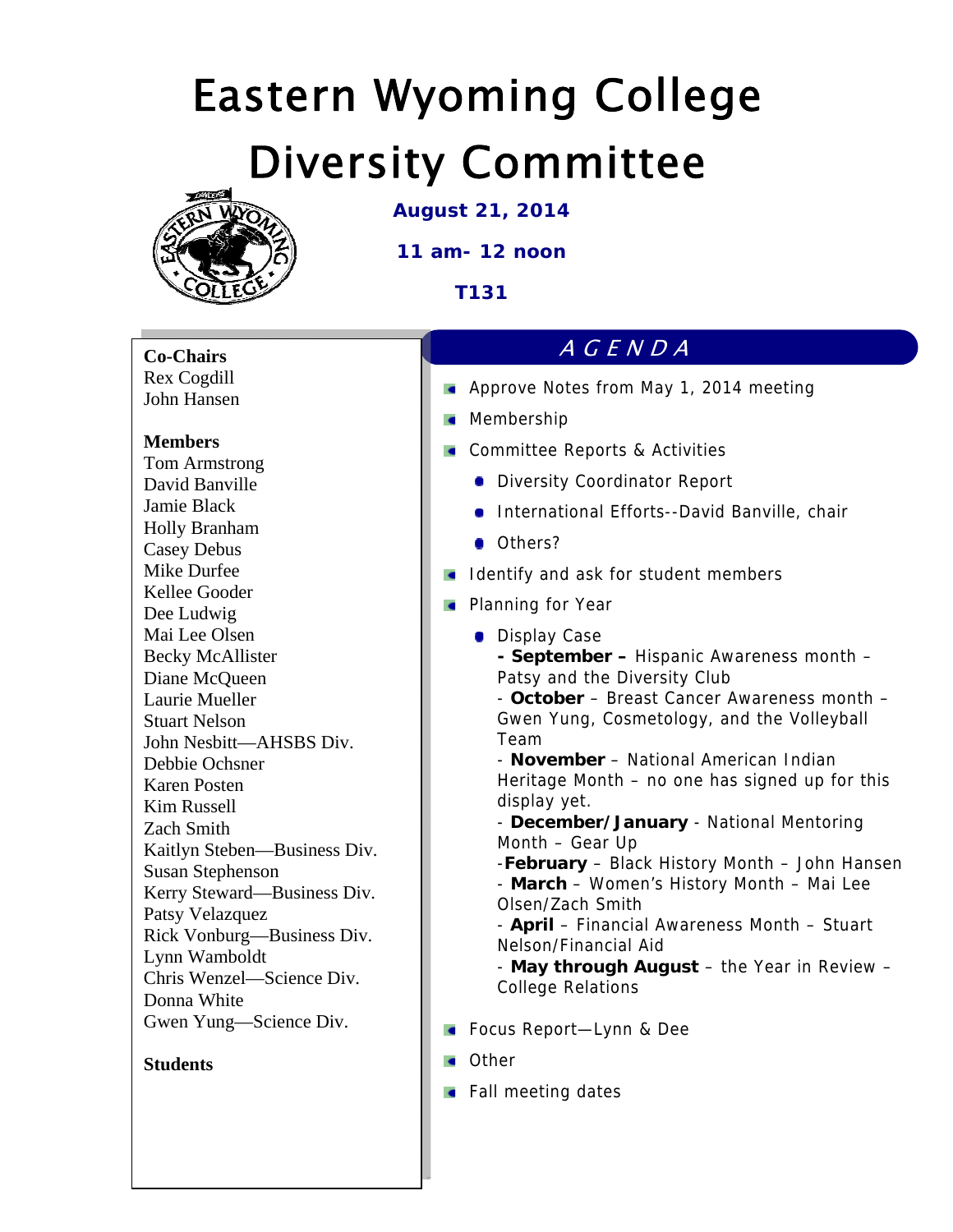#### Eastern Wyoming College **DIVERSITY MEETING NOTES** August 21, 2014, 11:00 a.m. – 12:00 p.m. T131

**Present:** *Rex Cogdill, John Hansen, David Banville, Dee Ludwig, Becky McAllister, Stuart Nelson, John Nesbitt, Karen Posten, Kim Russell, Kaitlyn Steben, Susan Stephenson, Patsy Velazquez, Rick Vonburg, Lynn Wamboldt, Chris Wenzel* 

| <b>Welcome:</b>                                    | Committee members were welcomed and the new co-chairs were<br>introduced. They are Rex Cogdill and John Hansen.                                                                                                                                                                                                                                                                                                                                                                                                                                                                                                                                                                                                                                                                                              |
|----------------------------------------------------|--------------------------------------------------------------------------------------------------------------------------------------------------------------------------------------------------------------------------------------------------------------------------------------------------------------------------------------------------------------------------------------------------------------------------------------------------------------------------------------------------------------------------------------------------------------------------------------------------------------------------------------------------------------------------------------------------------------------------------------------------------------------------------------------------------------|
| Approve notes from May 1, 2014<br><b>Meeting:</b>  | The minutes from the previous meeting were distributed and<br>$\bullet$<br>reviewed. One change was made to the minutes. John Hansen<br>read a poem entitled "See Through" which was interpreted by<br>one of EWC's students, Hannah Chapman. The author of the<br>poem is Andrea Gibson. Kim Russell made a motion to accept<br>the proposed change and Dee seconded. Kim then made a<br>motion to accept the minutes as amended and Dee seconded.                                                                                                                                                                                                                                                                                                                                                          |
| <b>Membership:</b>                                 | Committee membership has changed due to changes in<br>٠<br>personnel. A new representative is needed from the Science and<br><b>Business Divisions.</b>                                                                                                                                                                                                                                                                                                                                                                                                                                                                                                                                                                                                                                                      |
| <b>Committee Reports and</b><br><b>Activities:</b> | <b>Diversity Coordinator Report</b><br>٠<br>- Patsy reported that she has been in contact with the Director of<br>the Latina Youth Conference which is being held on October 18-<br>19, 2014. Patsy would like to have two female students represent<br>EWC at the conference. Dee and Patsy would also attend. The<br>registration fee is \$35 and the hotel room is \$79. The Committee<br>was asked if we would sponsor attendance at the conference. No<br>decision was made.<br>- Patsy will be making "Fred" calls to her students in evenings.<br>- Diversity Club<br>In May the Diversity Club took students to the Cinco de Mayo<br>celebration in Denver. The dancers who performed at the<br>celebration did a great job and said that they would be willing to<br>come to EWC for a performance. |

 Instead of taking students on a trip at the beginning of the 2014/15 year, the Diversity Club would like to sponsor a movie, *The Boy in the Striped Pajamas***.** The viewing would be open to everyone.The cost of the movie rental is \$250. Patsy asked if the Diversity Committee would pay for the rental. Rick made a motion that the Committee pay for the rental and Kim seconded. All approved and the motion carried.

 The Diversity Club will meet at noon the second Wednesday of each month this school year.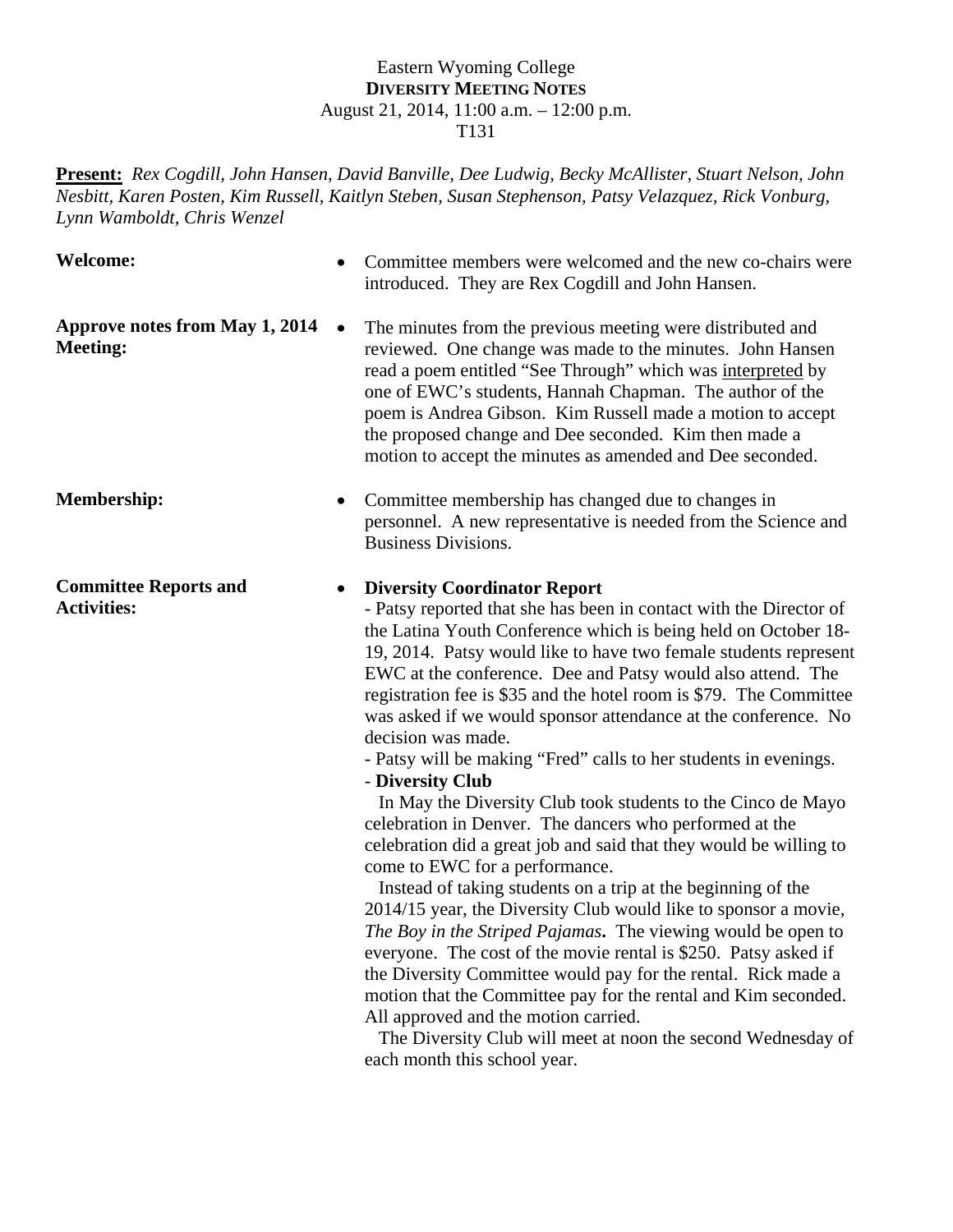|                                                        | <b>International Efforts:</b><br>$\bullet$<br>- David reported that the name of the Executive Office Assistant<br>One Year Certificate Program has been changed to the Executive<br>Office Management Program.<br>- Demographics for students in this program were discussed:<br>Students will come from Mexico.<br>Students will probably come from families involved in<br>business.<br>Students will most likely be of a traditional age.<br>- Posters for marketing this program will be printed and will be<br>disseminated through Rotary.<br>- The International Efforts sub-committee will have another<br>meeting in mid-October.                                                                                     |
|--------------------------------------------------------|--------------------------------------------------------------------------------------------------------------------------------------------------------------------------------------------------------------------------------------------------------------------------------------------------------------------------------------------------------------------------------------------------------------------------------------------------------------------------------------------------------------------------------------------------------------------------------------------------------------------------------------------------------------------------------------------------------------------------------|
| <b>Identify and Ask for Student</b><br><b>Members:</b> | New student representatives are needed; two from Student Senate<br>$\bullet$<br>and one from the Diversity Club. Student members will be<br>chosen after the clubs begin meeting.                                                                                                                                                                                                                                                                                                                                                                                                                                                                                                                                              |
| <b>Planning for Next Year:</b>                         | <b>Display Case:</b> Each month we will highlight a diversity theme in<br>$\bullet$<br>the display case in The Corner.<br>- September: Hispanic Awareness month – Patsy and the<br>Diversity Club<br>- October: Breast Cancer Awareness month – Gwen Yung,<br>Cosmetology, and the volleyball team<br>- November: National American Indian Heritage Month -<br>Michele Ogburn and the Student Senate<br>- December/January: National Mentoring Month – GEAR UP<br>- February: Black History Month – John Hansen<br>- March: Women's History Month – Mai Lee Olsen and Zach<br>Smith<br>- April: Financial Awareness Month – Stuart Nelson and<br>Financial Aid<br>- May through August: the Year in Review – College Relations |
| <b>Focus Report – Lynn &amp; Dee:</b>                  | Dee handed out the "Peer Reviewer Professional Data Report"<br>which tells who will be reviewing the college at our Focus visit.<br>Benjamin Young and Dr. Iwalani Else will be our reviewers.<br>They will arrive on Saturday - October 3, 2014. On Sunday they<br>will visit the Douglas campus and on Monday they will have<br>sessions with faculty, staff, the Diversity Committee and the<br>community. The Exit Interview will take place on Tuesday.<br>Members were provided with the HLC Focus Report on Diversity<br>$\bullet$<br>and Dee briefly went through the report with us.<br>The on-line report is a searchable PDF which Lynn demonstrated<br>$\bullet$<br>for us.                                        |
| <b>Next Meeting:</b>                                   | Meetings for the school year will be the $3rd$ Tuesday of each<br>٠<br>month. The next meeting is <b>September 16, 2014.</b> .                                                                                                                                                                                                                                                                                                                                                                                                                                                                                                                                                                                                 |